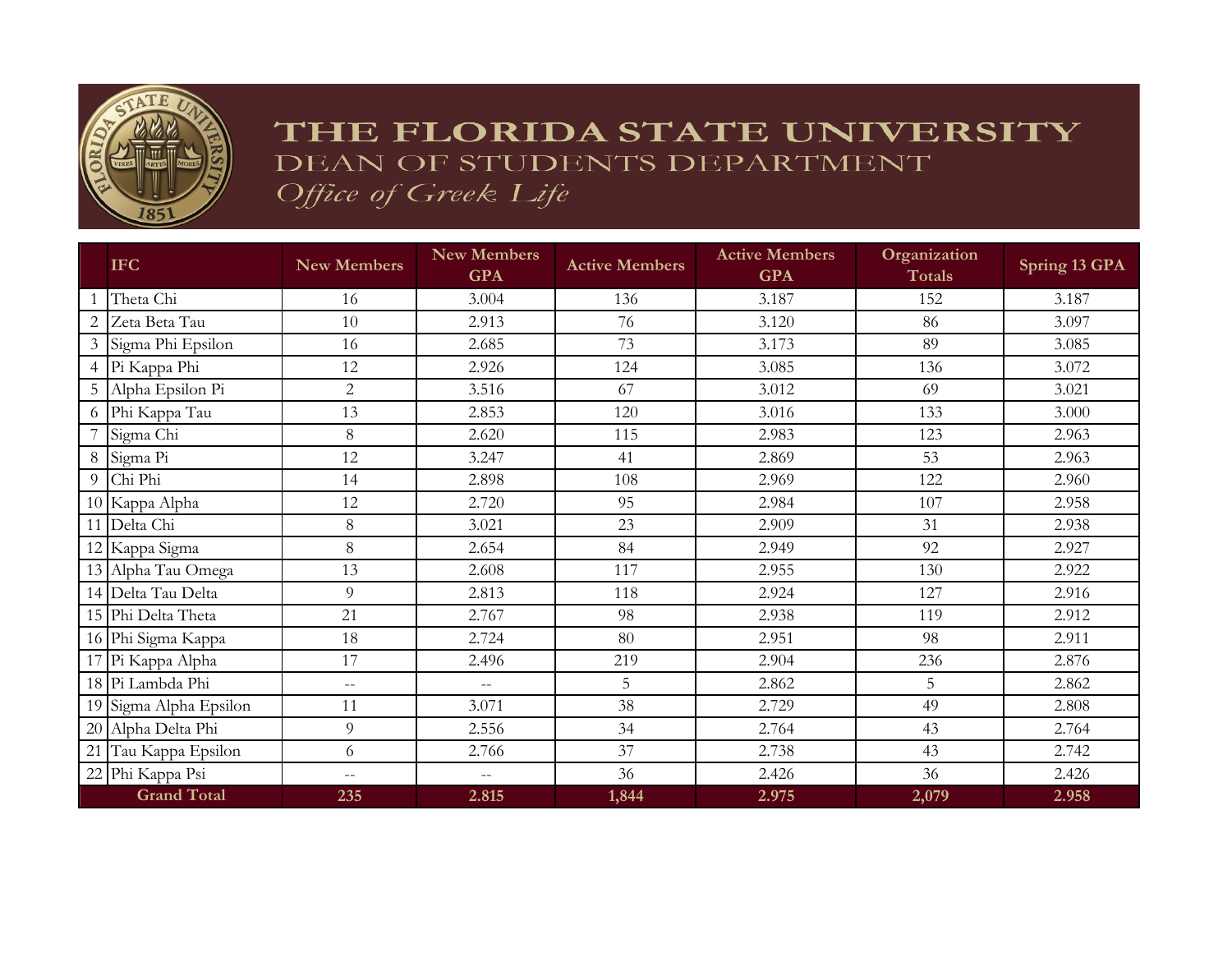|                    | <b>MGC</b>               | <b>New Members</b> | <b>New Members</b><br><b>GPA</b> | <b>Active Members</b> | <b>Active Members</b><br><b>GPA</b> | <b>Organization Totals</b> Spring 13 GPA |       |
|--------------------|--------------------------|--------------------|----------------------------------|-----------------------|-------------------------------------|------------------------------------------|-------|
|                    | Lambda Theta Phi         | $- -$              | $- -$                            | 10                    | 3.183                               | 10                                       | 3.183 |
|                    | 2 Omega Phi Beta         | $- -$              | $- -$                            | 6                     | 3.073                               | $^{(1)}$                                 | 3.073 |
|                    | 3 Phi Iota Alpha         | $\qquad \qquad -$  | $-\,-$                           | 15                    | 3.060                               | 15                                       | 3.060 |
|                    | 4 Kappa Delta Chi        | 13                 | 2.999                            | 16                    | 2.961                               | 29                                       | 2.979 |
|                    | 5 Theta Nu Xi            | $\Omega$           | 2.775                            | 14                    | 2.911                               | 20                                       | 2.869 |
|                    | 6 Lambda Tau Omega       | $- -$              | $- -$                            | 4                     | 2.815                               | 4                                        | 2.815 |
|                    | 7 Sigma Beta Rho         | $- -$              | $-\,-$                           | 12                    | 2.752                               | 12                                       | 2.752 |
|                    | 8 Lambda Theta Alpha     | 3                  | 2.716                            | 10                    | 2.579                               | 13                                       | 2.613 |
|                    | 9 Sigma Lambda Beta      | $- -$              | $- -$                            | 8                     | 2.564                               | 8                                        | 2.564 |
|                    | 10 alpha Kappa Delta Phi | $- -$              | $- -$                            | 15                    | 2.554                               | 15                                       | 2.554 |
|                    | 11 Sigma Iota Alpha      | 4                  | 1.442                            | 9                     | 2.935                               | 13                                       | 2.536 |
| <b>Grand Total</b> |                          | 26                 | 2.726                            | 119                   | 2.846                               | 145                                      | 2.824 |

| <b>NPHC</b>        | <b>New Members</b> | <b>New Members</b><br><b>GPA</b> | <b>Active Members</b>       | <b>Active Members</b><br><b>GPA</b> | <b>Organization Totals</b> Spring 13 GPA |       |
|--------------------|--------------------|----------------------------------|-----------------------------|-------------------------------------|------------------------------------------|-------|
| Sigma Gamma Rho    | $- -$              | $- -$                            |                             | 2.982                               |                                          | 2.982 |
| Kappa Alpha Psi    | $- -$              | $--$                             |                             | 2.872                               |                                          | 2.872 |
| Alpha Phi Alpha    | $- -$              | $- -$                            | $1\Omega$<br>$\overline{L}$ | 2.762                               | 12<br>l 4                                | 2.762 |
| Zeta Phi Beta      | $- -$              | $- -$                            |                             | 2.686                               |                                          | 2.686 |
| 5 Phi Beta Sigma   |                    | 2.280                            | 10                          | 2.905                               | 19                                       | 2.631 |
| 6 Iota Phi Theta   | $- -$              | $- -$                            |                             |                                     |                                          |       |
| <b>Grand Total</b> |                    | 2.280                            | 47                          | 2.770                               | 56                                       | 2.708 |